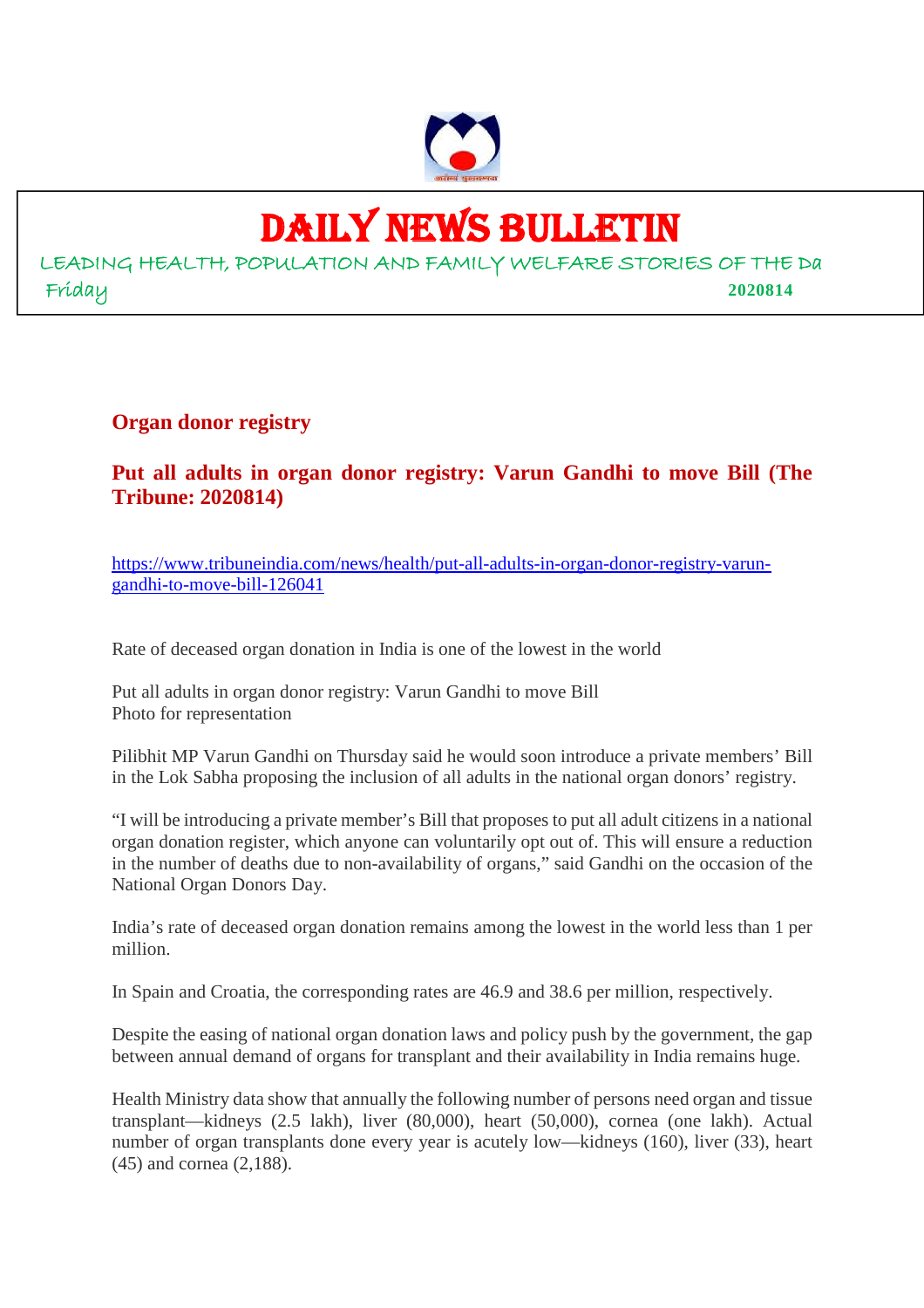Medical experts have repeatedly said they can save several road accident victims if the country reaches satisfactory levels of organ donations.

As per latest data India saw 4.61 lakh road accidents in a year involving 1.49 lakh deaths.

Doctors say there are two kinds of organ donations.

One is deceased organ donation. The other is living donor organ donation.

Living donor has to be a person above 18 years and it means any person above 18 years can pledge to donate one kidney (the other is capable of maintaining body functions); a portion of pancreas (half the pancreas are enough to sustain required functions) and a part of the liver (segments of liver will regenerate after some time in both the donor and the recipient) in their lifetime.

People can pledge organs online through the National Organ and Tissue Transplant Organisation (NOTTO) website www.notto.gov.in

## **TB vaccination**

## **TB vaccination linked with significantly improved COVID-19 outcomes: Study (The Tribune: 2020814)**

https://www.tribuneindia.com/news/health/tb-vaccination-linked-with-significantlyimproved-covid-19-outcomes-study-126010

There was no effect among older adults who had received the BCG vaccine

TB vaccination linked with significantly improved COVID-19 outcomes: Study

A tuberculosis vaccine administered during the past 15 years is associated with significantly improved COVID-19 outcomes, especially in young adults, according to a new study.

The researchers from Ben-Gurion University of the Negev (BGU) and The Hebrew University of Jerusalem, analysed the correlation between the Bacille Calmette-Guerin (BCG) vaccine for tuberculosis and COVID-19 outcomes.

The study, published in the journal Vaccines, found that BCG regimes are associated with better COVID-19 outcomes, both in reducing infection rates and death rates per million, especially for people aged 24 or younger who had received the vaccination in the last 15 years.

There was no effect among older adults who had received the BCG vaccine, the researchers said.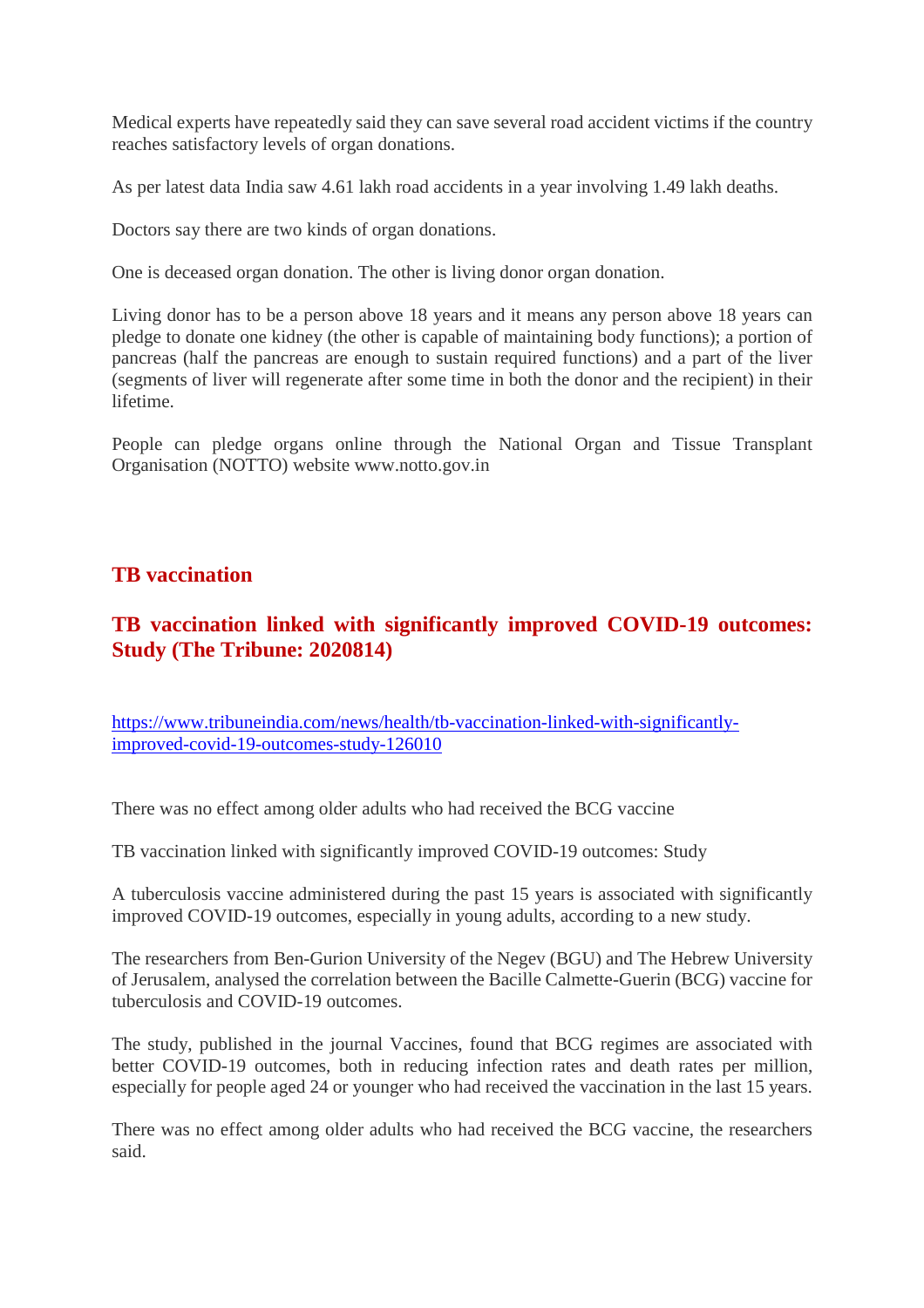Many countries have stopped inoculating their entire population, but some still use BCG widely, they said.

"Our findings suggest exploring BCG vaccine protocols in the context of the current pandemic could be worthwhile," said Nadav Rappoport from BGU.

"A growing number of clinical trials for testing the efficacy of BCG vaccination have been initiated," Rappoport said.

The researchers analysed data from 55 countries with populations of more than three million people, which comprise some 63 per cent of the world's population.

As the pandemic reached different countries at different dates, they aligned countries by the first date at which the country reached a death rate of 0.5 deaths per million or higher.

The researchers controlled for 23 variables including demographic, economic, pandemicrestriction-related, and country health-based.

BCG vaccine administration was shown to be constantly associated with COVID-19 outcomes across the 55 countries, they said.

To ascertain whether other vaccines also influenced COVID-19 outcomes, the team conducted the same analysis for the measles and rubella vaccines and found that those did not have a significant association with COVID-19 outcomes.

Other epidemiological studies have shown the effect of the BCG vaccine beyond tuberculosis, but scientists do not yet know why the vaccine has such an effect. PTI

## **Covid-19 virus impacts patients differently**

#### **Study reveals why Covid-19 virus impacts patients differently (The Tribune: 2020814)**

https://www.tribuneindia.com/news/health/study-reveals-why-covid-19-virus-impactspatients-differently-125972

Researchers at McMaster University and the University of Waterloo are searching how the SARS-CoV-2 virus infects lungs

Study reveals why Covid-19 virus impacts patients differently

Researchers says differential response to the same virus suggests that each individual patient, with their unique characteristics, heavily influences Covid-19 disease severity.

Previously scientists had determined that entry of SARS-CoV-2 into cells occurs through a receptor on the cell surface, known as ACE2 but a new study has found that the ACE2 receptor is at very low levels in human lung tissue.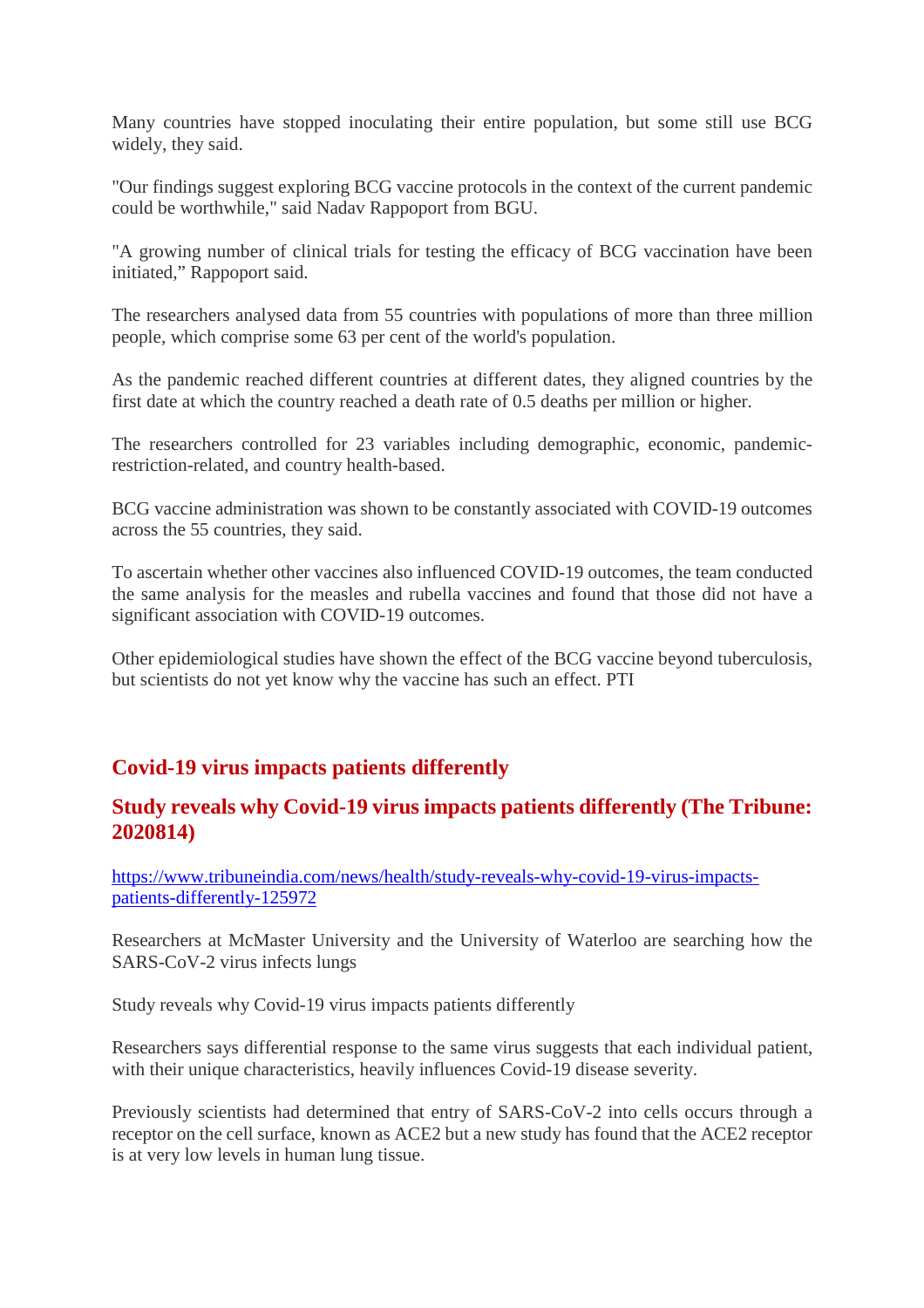Researchers at McMaster University (MU) and the University of Waterloo in Canada are searching for how the SARS-CoV-2 virus infects the lungs - and they're challenging what has become an accepted truth about the virus.

"Our finding is somewhat controversial, as it suggests that there must be other ways, other receptors for the virus, that regulate its infection of the lungs," said study researcher Jeremy Hirota from MU.

"We were surprised that the fundamental characterisation of the candidate receptors in human lung tissue had not yet been done in a systematic way with modern technologies," Hirota added.

"Finding such low levels of ACE2 in lung tissue has important implications for how we think about this virus. ACE2 is not the full story and may be more relevant in other tissues such as the vascular system," said study researcher Andrew Doxey from Waterloo.

To explore alternate additional infection pathways and different patient responses to infection, the team is using nasal swabs that were collected for clinical diagnoses of Covid-19, the study, published in the European Respiratory Journal, reported.

These samples offer the opportunity to determine which genes are expressed by patients' cells and associate this information with the development of the patients' disease.

The ongoing study will better identify and treat patients who are at risk of developing serious complications and provide predictive capacity for hospitals.

According to the researchers, It is clear that some individuals respond better than others to the same SARS-CoV-2 virus.

"The differential response to the same virus suggests that each individual patient, with their unique characteristics, heavily influences Covid-19 disease severity," said Hirota.

"We think it is the lung immune system that differs between Covid-19 patients, and by understanding which patients' lung immune systems are helpful and which are harmful, we may be able to help physicians proactively manage the most at risk-patients," he noted. IANS

#### **Russian COVID-19 vaccine**

#### **German health minister says he's sceptical about Russian COVID-19 vaccine (The Tribune: 2020814)**

https://www.tribuneindia.com/news/health/german-health-minister-says-hes-sceptical-aboutrussian-covid-19-vaccine-125518

'Key to have a safe, tested product rather than just being first'

German health minister says he's sceptical about Russian COVID-19 vaccine Photo for representational purpose only. iStock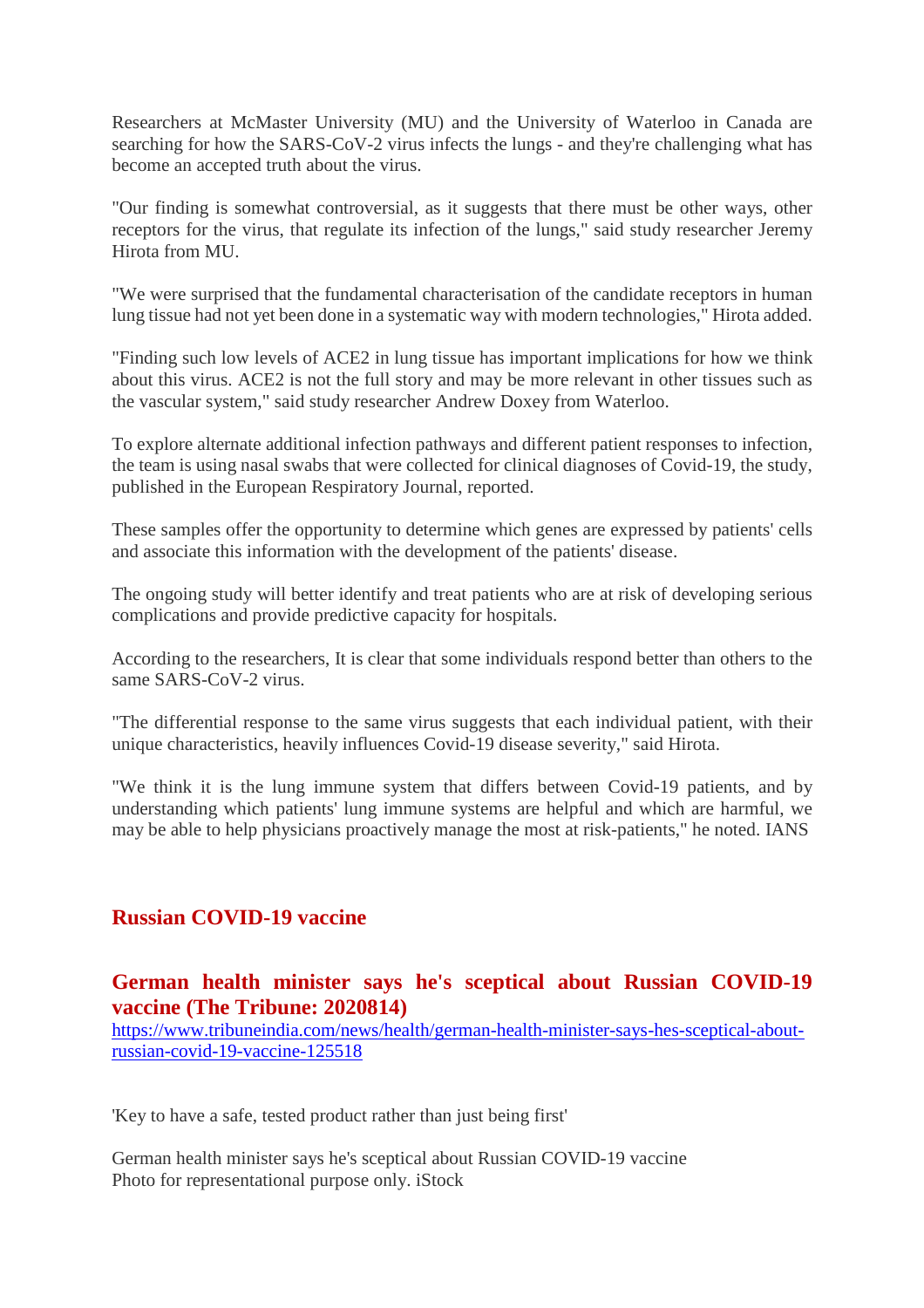German Health Minister Jens Spahn on Wednesday said he was sceptical about Russia becoming the first country to grant regulatory approval to a COVID-19 vaccine, saying it was key to have a safe, tested product rather than just being first.

Russia's vaccine, which will be called "Sputnik V" in homage to the world's first satellite launched by the Soviet Union, has not yet completed its final trials. Its regulatory approval came after less than two months of human testing.

"It's not about being first somehow - it's about having an effective, tested and therefore safe vaccine," Spahn told Deutschlandfunk radio.

"In order to have trust in such a vaccine, I think it is very, very important, even during a pandemic, to properly do studies, the relevant tests and especially to make them public.

The problem is that we know very little about it as the Russian authorities are not being very transparent," he said.--Reuters

## **Covid-19: What you need to know today (Hindustan Times: 2020814)**

#### https://epaper.hindustantimes.com/Home/ArticleView

The coronavirus disease, Covid-19, has ravaged the world. As of this writing, there have been 20.6 million cases of the disease registered and three quarters of a million people have died from it. Almost every one of the 195 countries in the world has seen cases.

The US, the world's largest economy and also its most powerful country, has been laid low by the disease, with around 5.2 million cases and around 167,000 deaths. India has thus far seen 2.4 million cases and around 47,000 deaths.

The disease has forced countries to lock down, transport networks to collapse, and people to work or study from the relative safety of their homes. Economies have been roiled — the global economy is expected to contract by around 5% this year according to IMF. India, too, is expected to see its economy contract by at least that much (although most experts believe that the contraction could be sharper here).

The way we live and the way we work (and the way we party and play, if anyone is in the mood for those) has changed. Yet, life and work, have gone on — and for that, we must thank the internet. Purists may count the Severe Acute Respiratory Syndrome epidemic of 2002-2003 as the first epidemic of the Information Age. There were just around 700 million internet users back then, and broadband was still a novelty (relatively), and social media, e-books (in any significant way; the Kindle was launched only in 2007) and OTT platforms were yet to make an appearance. And so, this writer would like to think that Covid-19 is the first pandemic of the Information Age — and thank God for that (the internet, not the pandemic).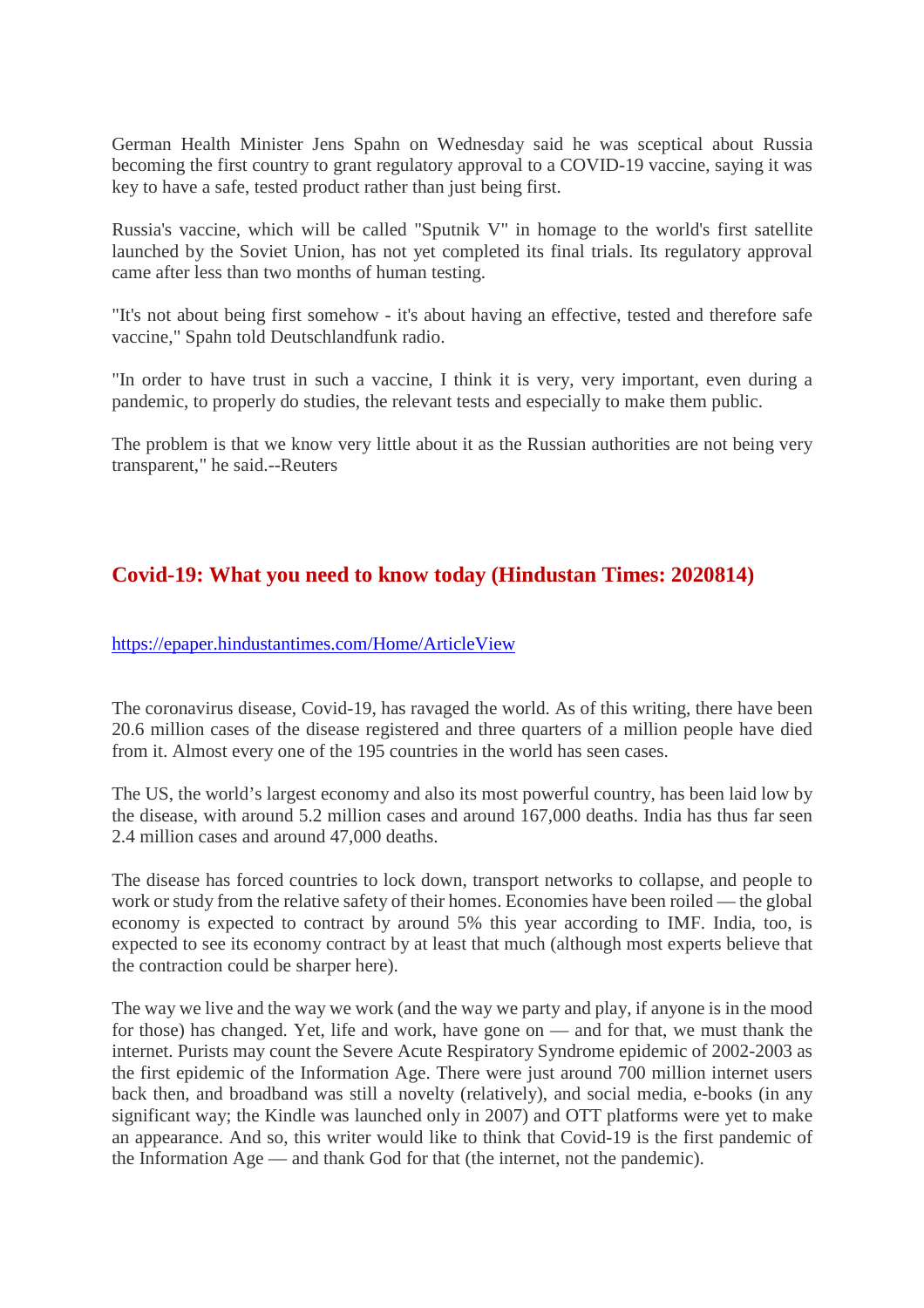Tomorrow (Saturday, August 15) marks the 25th anniversary of the then state-owned Videsh Sanchar Nigam Ltd's (VSNL) launch of internet services (for the public) , offering the tearaway speed of 9.6 kbps for ~15,000 (for 250 hours of internet access a year). All such access was through a dial-up modem, the sound of which is embossed on my auditory nerves to an extent that no number of WhatsApp alerts can erase — beeps, bops, bloops, and screeches as one waited to go down the rabbit hole.

The internet (even this newsroom only recently stopped capitalising it) has made Covid-19 bearable. It has allowed people to work remotely. It has allowed students to learn remotely. It has allowed consumers to shop remotely (something they were already doing, though these past few months have probably helped the whole internet economy leapfrog years into the future). Meanwhile, the popularity of social media had already familiarised us with virtual networks of family, friends, even strangers with shared interests. Even those in enforced quarantine and self-isolation have been able to inhabit the same virtual universe as their connections.

The internet has also made it easier to manage the pandemic. At a very basic level, the latest research on Covid-19, and the most recent discovery on therapies, is immediately available to health care workers around the world. At a slightly more involved level, the internet has made telemedicine a reality. And, at the most controversial level, contact tracing apps have the ability to show who is safe and who isn't.

The fact that the internet has established its centrality in just about every aspect of life during the pandemic, and the fact that the internet economy has jumped ahead in time to where it may have been in 2030, however, poses two very significant challenges that are worth repeating on the 25th anniversary of the internet in India.

The first is the digital divide, which, despite its cliche-ridden usage, is a reality, and has been sharply felt over the past few months, increasing the distance between the (digital) haves and the have-nots. The second is the need for an overarching privacy and data protection law that allows people to benefit from the good the internet can do (and it can do a lot of that), without having themselves or their data exploited.

## **COVID CRISIS**

**Daily tests inch closer to targeted 1mn mark COVID CRISIS: 830,000 conducted on Wednesday as testing infra being scaled up (Hindustan Times: 2020814)**

https://epaper.hindustantimes.com/Home/ArticleView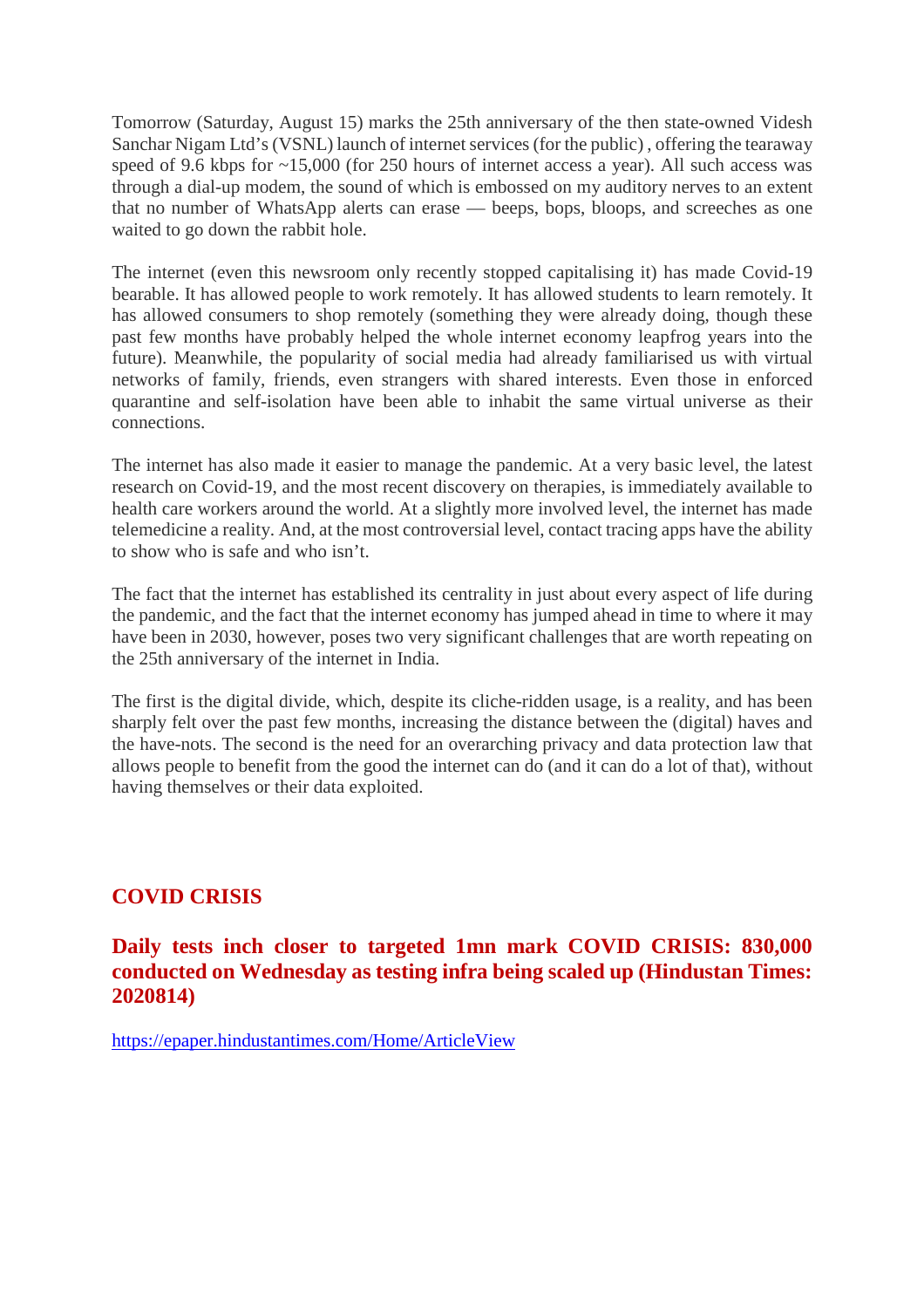

#### **Jamie Mullick and Sanchita Sharma**

letters@hindustantimes.com

**New Delhi :** India tested in excess of 800,000 samples for the coronavirus disease (Covid-19) on Wednesday, inching closer to its target of conducting a million tests a day even as infections of the viral disease have continued to mount steadily.

In total, India has performed 26.8 million tests since January 22 when Covid-19 testing started with one lab at the Indian Council of Medical Research's National Institute of Virology in Pune. As of Thursday, testing is being done in 1,433 labs across the country — 947 in the public sector and 486 private ones.

Experts say that to control the outbreak, aggressive testing is crucial. In this case, the number of Covid-19 cases diagnosed in the country is likely to see an increase before it starts seeing a dip, indicating that the spread is slowing. Until Thursday, India recorded 2,459,275 cases and 48,140 deaths.

India has conducted 20,140 tests per million residents — much lower than other countries that have comparable caseloads. In comparison, the United States and Brazil, the only two nations with more cases than India, have conducted 204,130 and 62,197 tests for every million residents.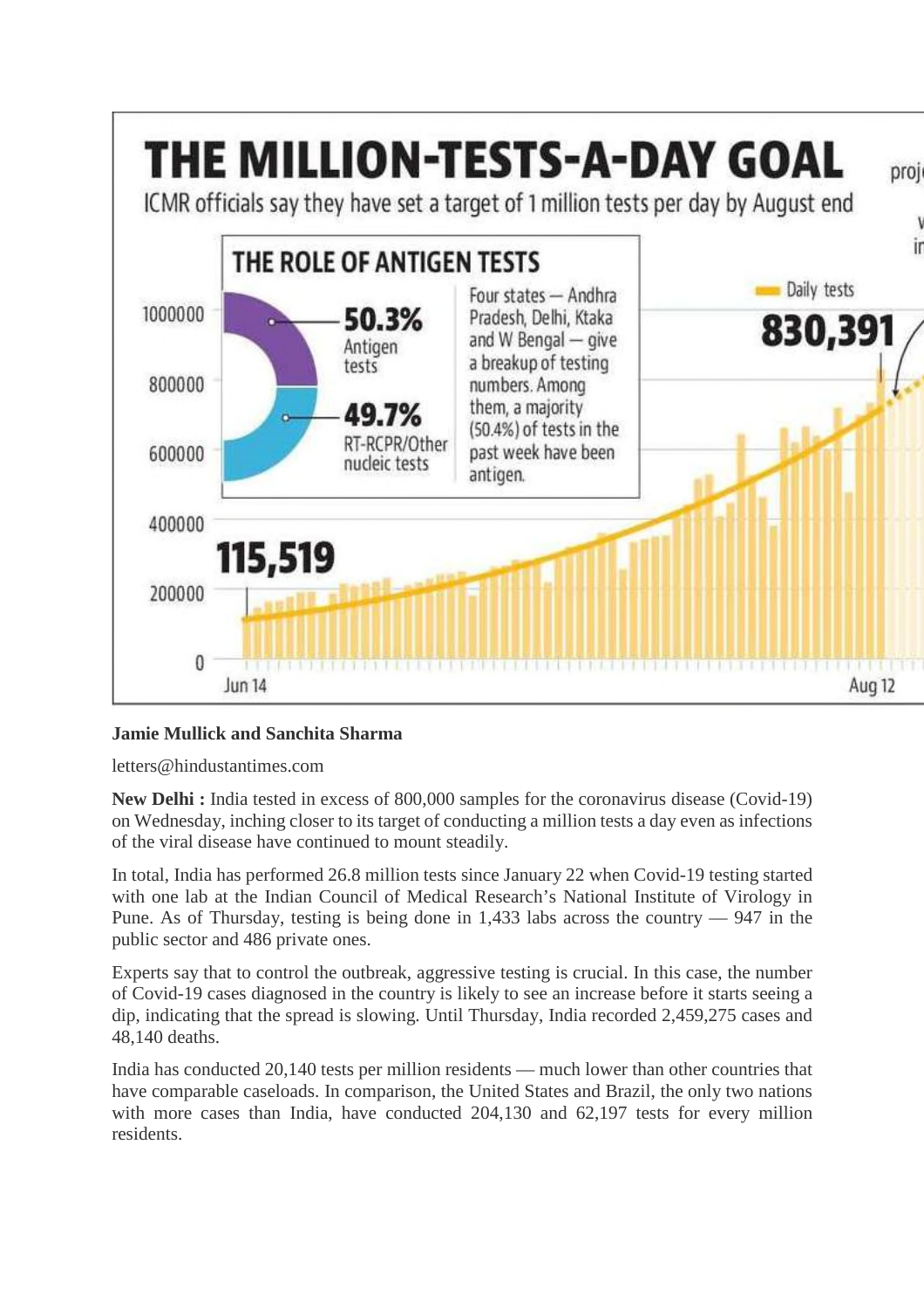The country's target of conducting a million tests a day would mean that it would be conducting 750 tests per million per day — significantly higher than the World Health Organization (WHO)'s recommendation of 140 tests per million residents a day. To be sure, India is still testing much above the WHO advisory – in the last week, the country has tested an average of 503 people per million every day.

For the week ending August 12, India's daily tests have increased by 2.8% every day on average. This number was the same the week before that. If this rate of increase in daily testing remains constant, then the country may touch the 1 million-daily-test mark in 12 days, according to HT's projections.

The four highest single-day tests conducted across the country have all been reported in the past five days — 830,391 daily tests on August 12; 733,449 on August 11; 719,364 on August 8 and 698,290 on August 9 – highlighting the recent increase. On August 9 (Sunday) 477,023 samples were tested. To be sure, Sundays are historically days when daily testing drops as many labs function with low staff and few people step out. "India's 'test, track and treat' strategy has helped us bring down the fatality rate from its peak of 3.36% on June 17 to 1.96% within two months... We have been ahead of all our testing targets. The target of 100,000 tests was May 31; we crossed it on May 10. In July-end, I said in an interview that the target was to reach a million tests in 12 weeks, we are geared to reach it in two to three weeks," Union health minister Harash Vardhan said on Thursday. A July 7 column in this newspaper suggested a target of a million tests a day.

"We are trying our best to meet the target (by August-end)," said ICMR director general Dr Balram Bhargava.

The recent increase in testing has also brought down the weekly average positivity rate — the fraction of tests that come back positive — in the country from 12.5% (the highest recorded so far) on July 25 to 9.4% on Thursday. Overall, 8.9% of all tests in the country have come back positive.

According to WHO recommendations, the positivity rate from a region that has a comprehensive testing programme should be at or below 5% for at least 14 days before it can be assumed that an outbreak is under control and lockdowns can be relaxed.

#### **THE ROLE OF ANTIGEN TESTS**

Much of the recent increase in testing can be attributed to the growing role of antigen tests in the states. Antigen, or rapid, tests usually provide results within hours and are relatively cheap. These kits are designed to detect antigens (substances in our bodies that stimulate an immune response) and can be performed in mobile stations and don't necessarily need labs. The downside is that they have a far higher chance of returning false negatives (showing infected people as uninfected), and thus can let cases slide under the radar.

The real-time reverse transcription polymerase chain reaction (RT-PCR) test, on the other hand, is the gold-standard for Covid-19 testing and is the most definitive test available. It is used for the detection of nucleic acid from Sars-CoV-2 and is based on PCR, a process that duplicates and amplifies genetic fragments of the virus, so that it becomes easily detectable. The downside is that the process, from samples collection to results, for these can generally take 24-48 hours and needs dedicated machines.

During the weekly Covid-19 press briefing on August 5, Union health ministry officials had said that antigen tests accounted for at least a quarter of all tests conducted in the country until then.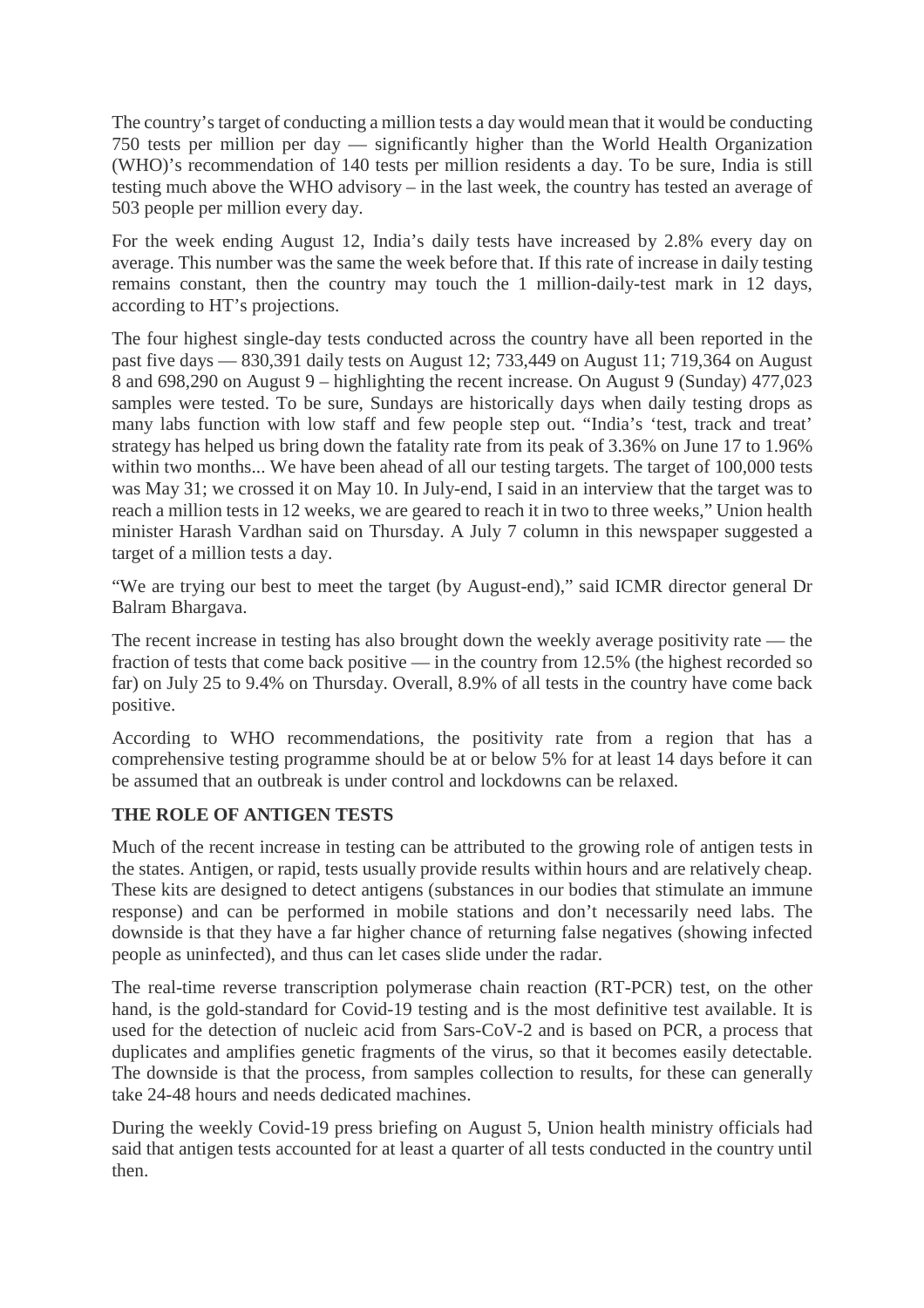ICMR has also said the proportion of antigen tests is increasing. "When we started, antigen tests comprised only 5-6% of the total tests, but this proportion is consistently rising. Today, total antigen tests are nearly between 25-30% tests of the total number of Covid-19 tests done so far," Dr Bhargava said on August 5.

Only four states — Andhra Pradesh, Delhi, Karnataka and West Bengal — give a breakup of testing numbers based on antigen and RT-PCR/other nucleic tests. Among them, of the 1,034,537 samples tested in the last week, a majority (50.3%) have been antigen tests.

HT has repeatedly pointed out that antigen tests are best used when time is a constraint and results are needed quickly -- in a containment zone or a hot spot, for instance.

In terms of states, the wide disparity in testing rates remains as higher-than-average testing states have continued to fuel the nationwide boost to testing numbers in the past weeks. Among the 20 major states, Assam has conducted the highest number of tests in the country for the week ending on August 12 — 10,649 tests per million. Andhra Pradesh features on the second spot with 7,930 tests per million in the last week, followed by Delhi, with 7,210 tests per million. To be sure, these states all have a testing rate that is higher than the national average.

At the lowest end of tests in the last week, are Jharkhand, Madhya Pradesh and Chhattisgarh with 1,360, 1,384 and 1,702 tests per million. And much like the top, these states have overall lower-than-national-average testing rates. Bihar, the state with the lowest overall testing rate, appears to have improved its testing in the last week – the state tested 4,467 samples per million in the last week against the national average of 3,523.

"For a small state like Assam we have been crossing several milestones in testing. On July 30, we conducted 50,000 tests on a day and on August 4 we did more than 75,000 tests. On August 12, we had kept our target as 100,000 tests, but when we tallied the figures at the end of the day, we found we conducted more than 1.43 lakh tests. We were quite surprised," said Assam's principal secretary (health) Samir Kumar Sinha. "This has required lot of mobilisation, lot of people on the ground, large number of test kits. Nearly 90% of the tests that we are doing these days are rapid antigen tests and the rest RT-PCR," Sinha said.

Andhra Pradesh commissioner of health Katamaneni Bhaskar said only around 40% of the tests being done are rapid antigen tests. Out of 55,692 tests done on Thursday, only 26,000 tests were antigen tests. "We have been doing antigen tests only as per ICMR guidelines. And they are also reliable. If a person tests positive in antigen tests, he is positive for Covid-19," Bhaskar said.

Officials in Bihar said they have been working on increasing their testing rate. "We are increasing our testing every day. During the last 24 hours, 104,452 people were tested and so far 137,742 tests have been conducted in the state," the state's principal secretary, health, Pratyaya Amrit said.

Experts, however, said that other than ramping up the number of tests, the pricing needs to be controlled as well. "There is a need to increase testing for Covid-19 across the country as our testing per million still continues to be low. For this, we need not only trained staff but the cost of the testing has to be brought down further. An RT-PCR test costs about ₹2,400, it needs to be brought down to about ₹1,000. It can be done through bulk procurement by one agency for the entire country and scaling up manufacturing," said Dr SK Sarin, director, Institute of Liver and Biliary Sciences, New Delhi.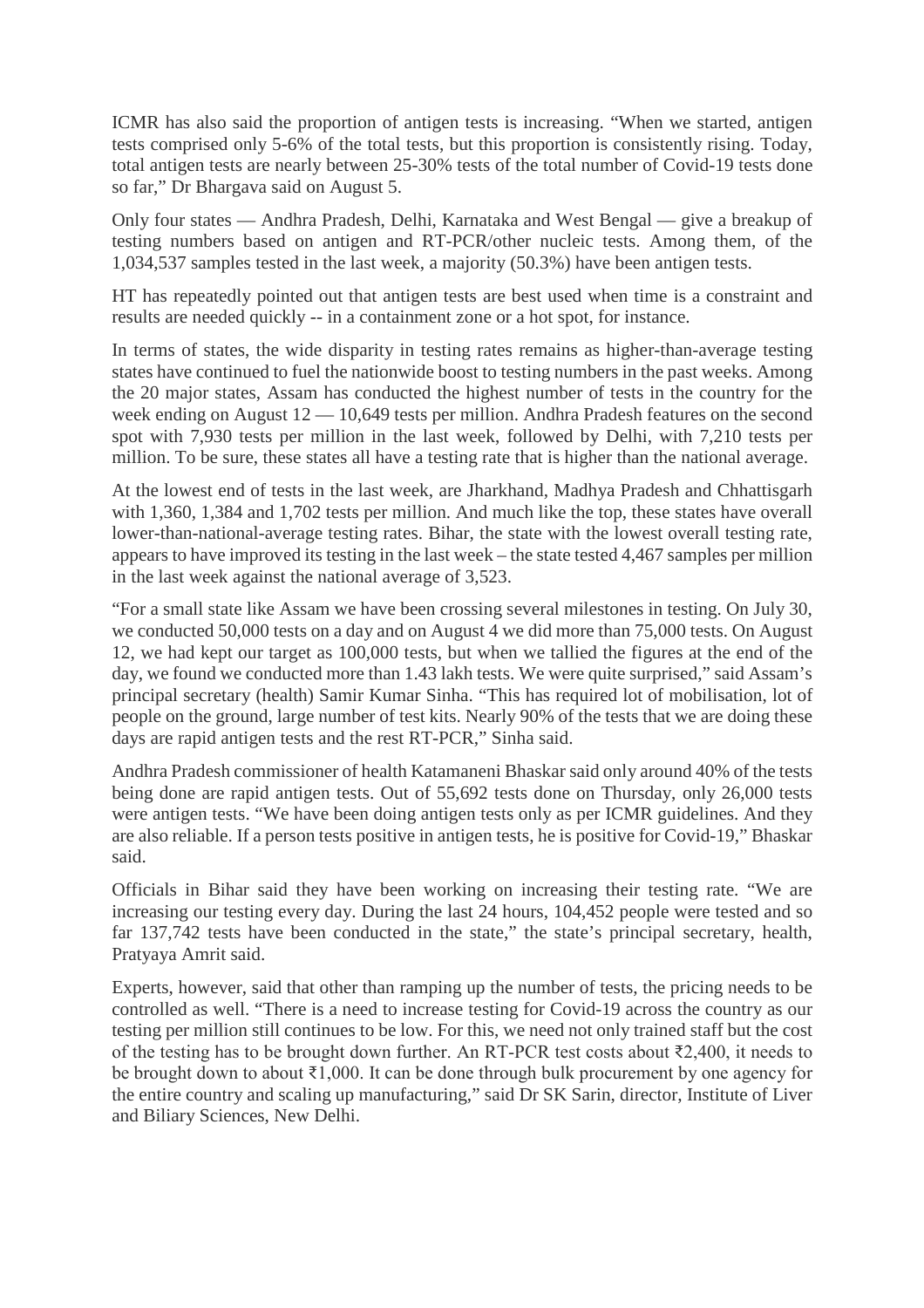#### **Organ Donation Bill (The Tribune: 2020814)**

http://onlineepaper.asianage.com/articledetailpage.aspx?id=15041360

# **Varun to bring Bill** on organ donation

#### **AGE CORRESPONDENT** NEW DELHI, AUG 13

BJP MP Varun Gandhi will introduce a private member bill - Donation and Transplantation of Human Organ Bill, 2020 promoting cadaver donation and making it compulsory for all Indian adults to be registered as organ donors unless a person opts out.

The Bill, which also seeks a National Registry of donors, non-donors and recipients which "shall have such information as may be prescribed to an ongoing evaluation of the scientific and clinical status of human<br>organs and tissues."

The Bill also seeks state governments to maintain a registry and non-disclosure of identity of people in both databases in public domain unless regarding a complaint, a court case, bonafide medical research but with the consent of the person.

"According to the WHO estimates, three to four million lives per year can



be saved in<br>India if we have such a system and most of these people will be from poor

and middle class families who otherwise cannot afford.

Lets say even 5 percent of Indian population agrees to donate their organs and tissues, the number can be multiplied by 15 times in organ banks which is a very significant number as compared to the figures which we have now," said Mr<br>Gandhi, who is likely to introduce the Bill in the session monsoon of Parliament. There is a need of 2,00,000 kidneys, 50,000 hearts and 50,000 livers for transplantation every year. The Bill states that in India, organ donation is largely from living donors and the rate of organ donation from deceased persons is very low at 0.8 million population as compared to more than 30 percent in other countries.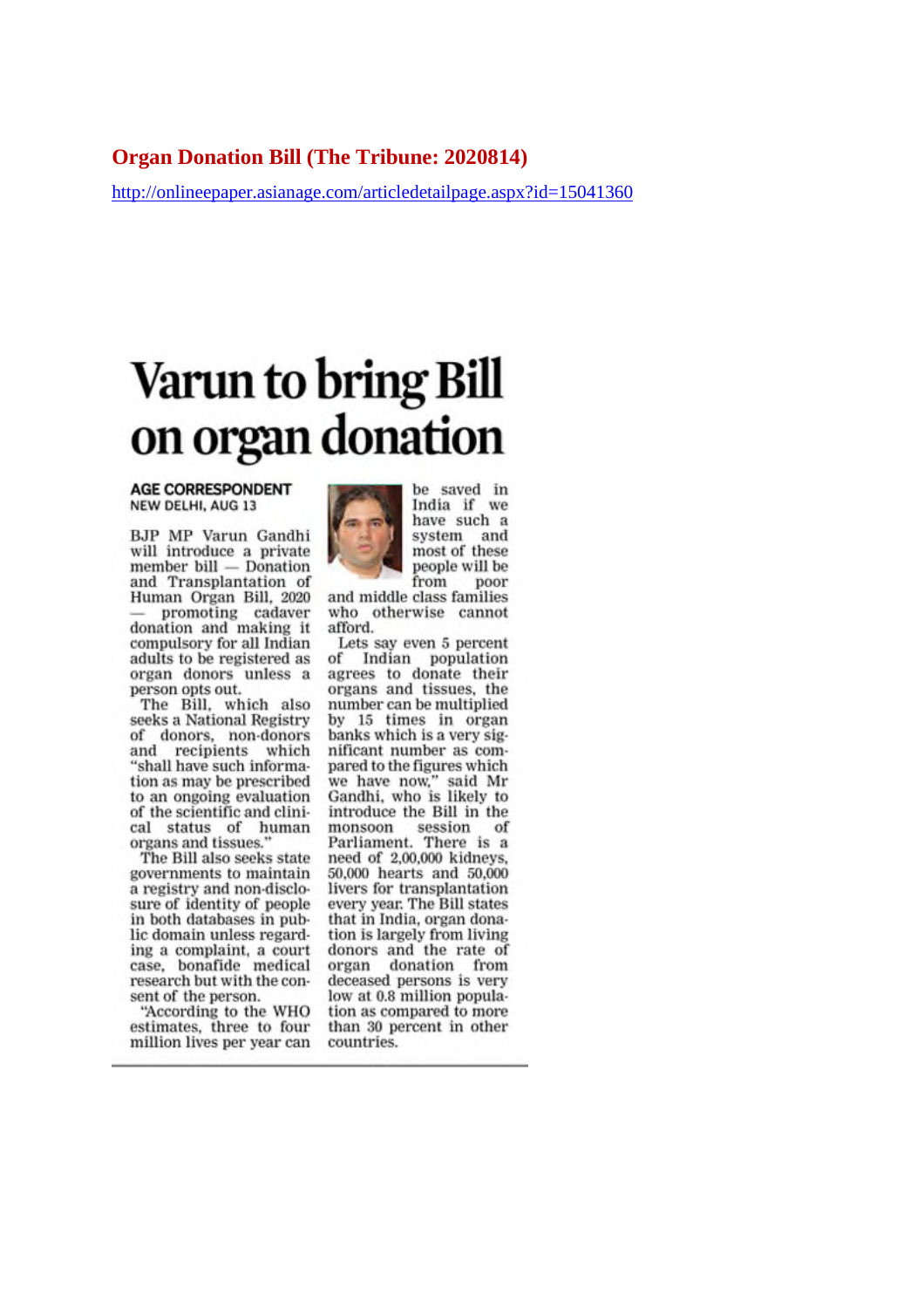## **Oxford Coronavirus vaccine update**

## **Oxford Coronavirus vaccine update: Phase III trials to conclude by November, mass production expected by 2021(The Times of India: 2020814)**

https://timesofindia.indiatimes.com/life-style/health-fitness/health-news/oxford-coronavirusvaccine-update-phase-iii-trials-to-conclude-by-november-mass-production-expected-by-2021/photostory/77538743.cms?picid=77538782

The University of Oxford-AstraZeneca backed novel coronavirus vaccine has been one of the leading vaccine candidates in the global race. The vaccine, currently in phase III of its trials, which was considered to be the first one to get launched for the public in 2020 will be most likely available for public deployment by 2021, according to latest reports.

Currently, phase III clinical trials are being conducted in research facilities across UK, US, Brazil and South Africa. Trials are also expected to start from next week in India in partnership with Serum Institute of India.

02/6Russia successfully registers 'Sputnik V' as the first COVID-19 vaccine

The news follows after Russia successfully registered the world's first COVID-19 vaccine, 'Sputnik V' after claiming decent results post completion of phase I. Russian authorities plan to scale up production and have millions of doses ready before the year-end.

03/6Oxford-AstraZeneca vaccine is one of the top candidates in the race

The Oxford University backed vaccine, called AZD-12222 was one of the first to head into the human trial stage as well as start late-stage trials. It's also one vaccine, which has found to be "safest" yet by the WHO in the pre-development phase.

Made using a non-replicating viral strain, the most recent development was confirmed by researchers from the Oxford vaccine research institute, quelling any rumours about an early advent related to launching in 2020.

With researchers hopeful of seeing the end of clinical trials by November of early December, Oxford Researchers have also signed an agreement with Mexico and Argentine authorities to scale up production in the first quarter of 2021.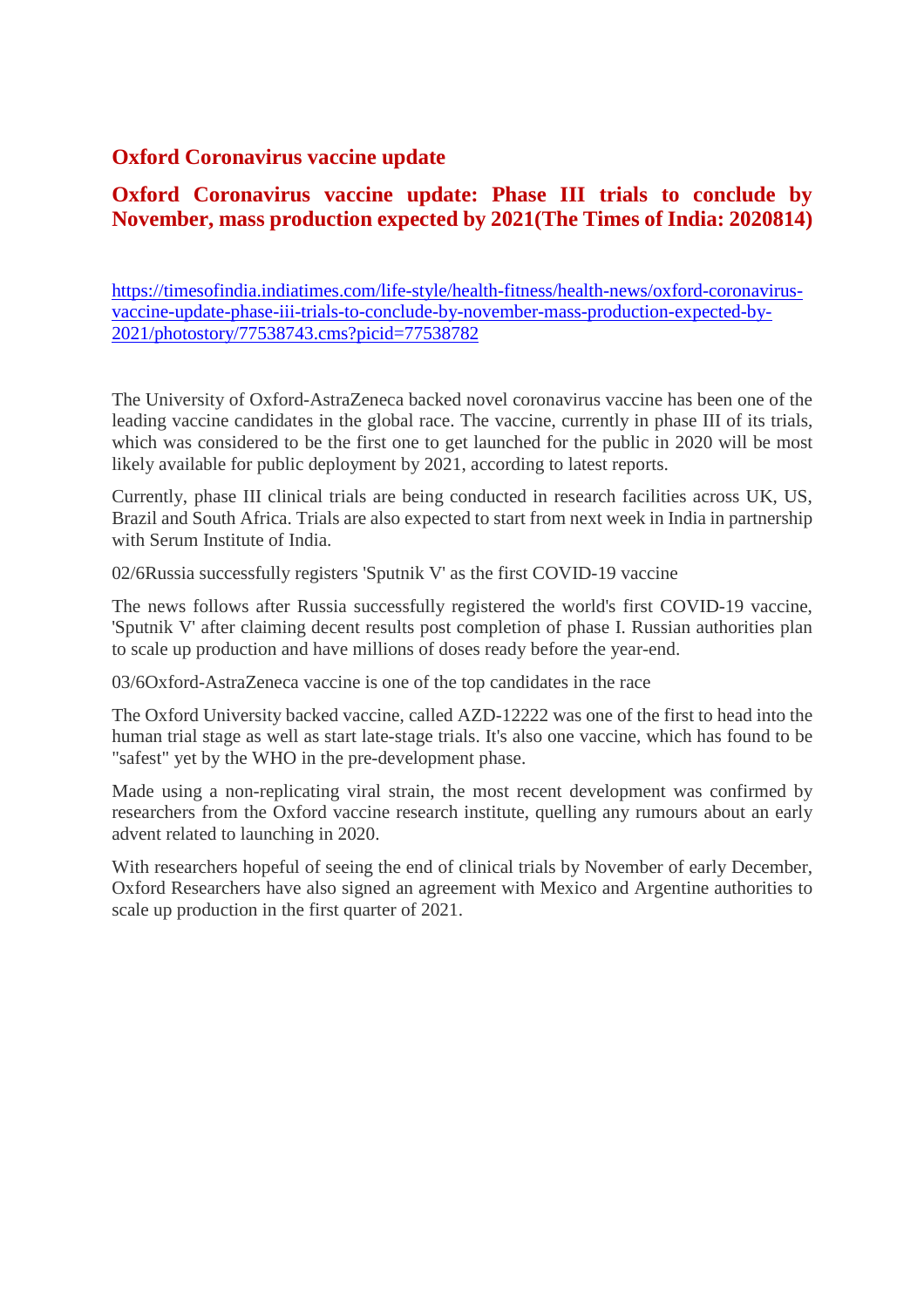## **50% youth population subjected to depression, anxiety due to COVID**

## **50% youth population subjected to depression, anxiety due to COVID lockdown finds ILO survey**

https://timesofindia.indiatimes.com/life-style/health-fitness/de-stress/50-youth-populationsubjected-to-depression-anxiety-due-to-covid-lockdown-finds-ilosurvey/articleshow/77526806.cms

50% youth population subjected to depression, anxiety due to COVID lockdown finds ILO survey

The past eight months (and the remaining ones) are unprecedented and challenging in many ways. Fear of catching COVID, health issues, stress, disruptions, social isolation have been cumbersome. The lockdown also forced many to lose their job, work for longer hours in ways they weren't used to, stay away from friends, family and live life in a different way.

While many quarantine measures were put in place to safeguard our health, the lockdown brought around a global crisis for people's mental well-being. More and more people reported undergoing stress, experiencing blues and are finding it troublesome to maintain their mental health in times of pandemic. Google searches for mental health spiked up in the past months. While the elderlies feel the loneliest in the lockdown, the lockdown was mentally strenuous for the millennials and the Gen Z, as per a new study

According to a recent global health survey done by the International Labour Organisation (ILO), 1 in 2 youngsters were prone to experiencing symptoms of anxiety and depression, with over 17% suffering due to the consequent impact of COVID-19.

The study

The findings of the survey have been published in a report titled, 'Youth and Covid-19: impacts on jobs, education, rights and mental well-being'. For the survey, over 12,000 responses were received from 112 countries, with a large proportion coming from educated youth and those with internet access.

The survey involved individuals between the ages of 18-29, who were asked to talk about a host of factors such as employment, education, mental health and social well-being.

According to the survey's reports, individuals recorded more than one cause for a surge in mental health problems.

For the younger ones, a shift in means of education and apparent uncertainty made them prone to experiencing anxiety. Months-long pandemic ensured that from schools, colleges, workplaces and recreational centres, everything was closed down. Many students were left in the loom regarding their higher education and had to cope with the perils of online classes and exams.

For those in their 20s and 30s, job crunches, losses added to problems of worry. Working from home, extended working hours, coupled with additional responsibilities drove many to experience symptoms of burnout as well, a serious mental health crisis.

Young students most affected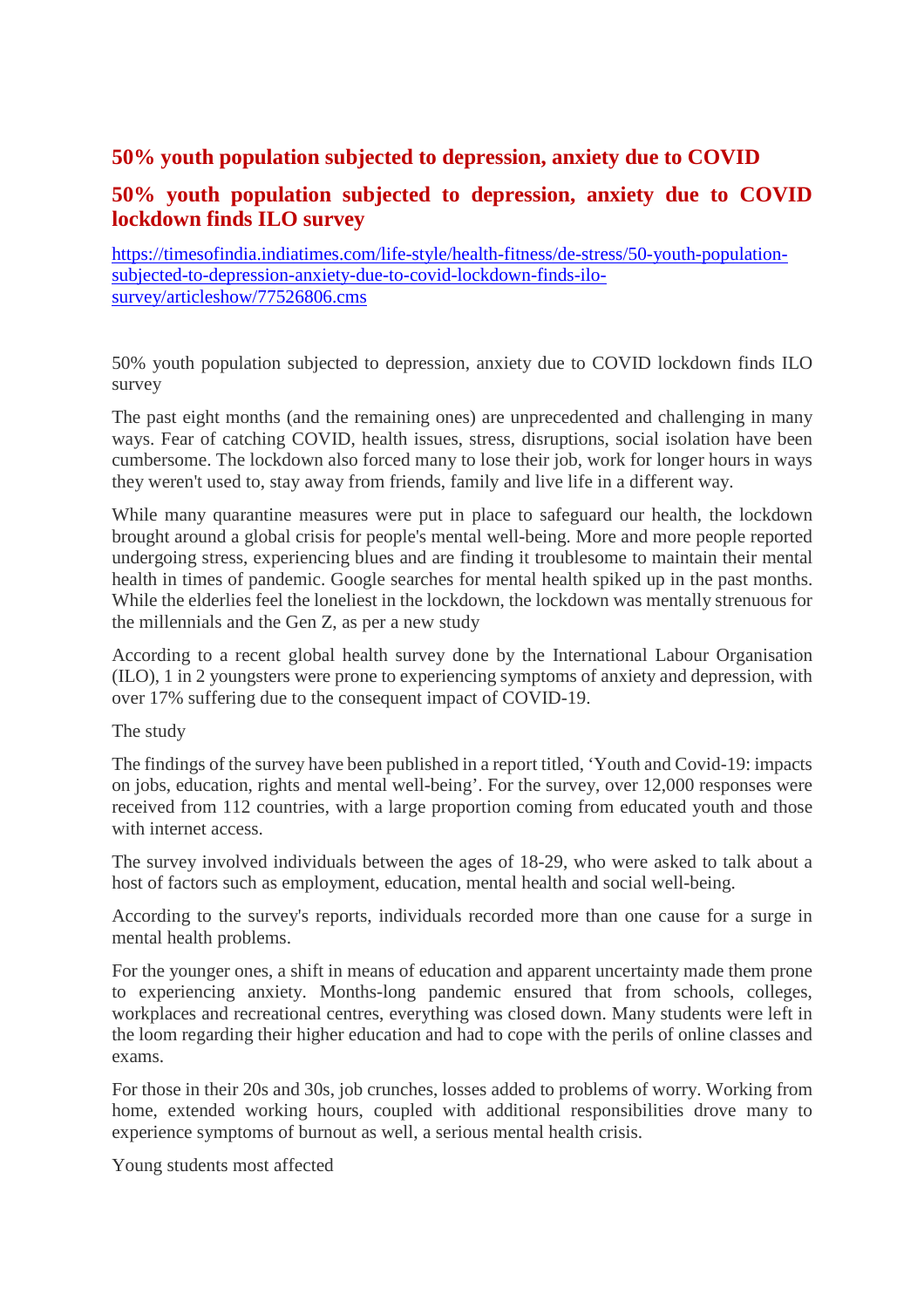Even though the lockdown gave many a time to hone new skills and learn something new, for the young students prepping for higher education, distant learning proved cumbersome. As per the report's findings, a whopping 65% of young people reported having learned less since the beginning of the pandemic because of the transition from the classroom to online education.

Nearly 50% of the younger students said that they feared the pandemic delaying their education and at least 9% said they feared 'failing' in their exams, which drove them to experience mental stress.

The report also pinpointed to an apparent skewed difference between men and women. It was observed that mental well-being was a low scored in young women and more so, those between the ages of 18-24.

#### Analysis

The ILO study pointed out if the challenges aren't dealt with, the world might face an unprecedented health crisis even after the pandemic ends, which can impact the quality of life and could further deteriorate factors which contribute to well- being.

End of the article

News in BriefSee Allleft arrowright arrow

For the art collector with everything, the \$1.5 million COVID mask

Made out of 18 carat gold and studded with 3,600 black and white diamonds, the mask will be fitted with an N99 filter to offer a high level of protection, said Isaac Levy, owner of the Yvel jewellery brand. The Israeli jewellers who are crafting the \$1.5 million object for an unnamed US-based client.

WHO wants to review Russian COVID-19 vaccine safety data

The World Health Organization said any WHO stamp of approval on a Covid-19 vaccine candidate would require a rigorous safety data review, after Russia announced Tuesday it had approved a vaccine. "We are in close contact with the Russian health authorities and discussions are ongoing with respect to possible WHO pre-qualification of the vaccine," WHO said.

Alaya F's red wrap dress is perfect for a rainy date

All of 22, Alaya seems to have the maturity of a 30-year-old woman and a style sense better than a lot of her seniors. We checked out her Instagram feed and came across one of her prettiest looks recently - a red dress, have a look!

New dating trend that you should know of - Ghostlighting

Don't feel bad if you are told that they were "just caught up" or how you are "overreacting". Do you know what this is called? It's called ghostlighting and no, it's not at all okay

Yoga can improve anxiety, nervousness: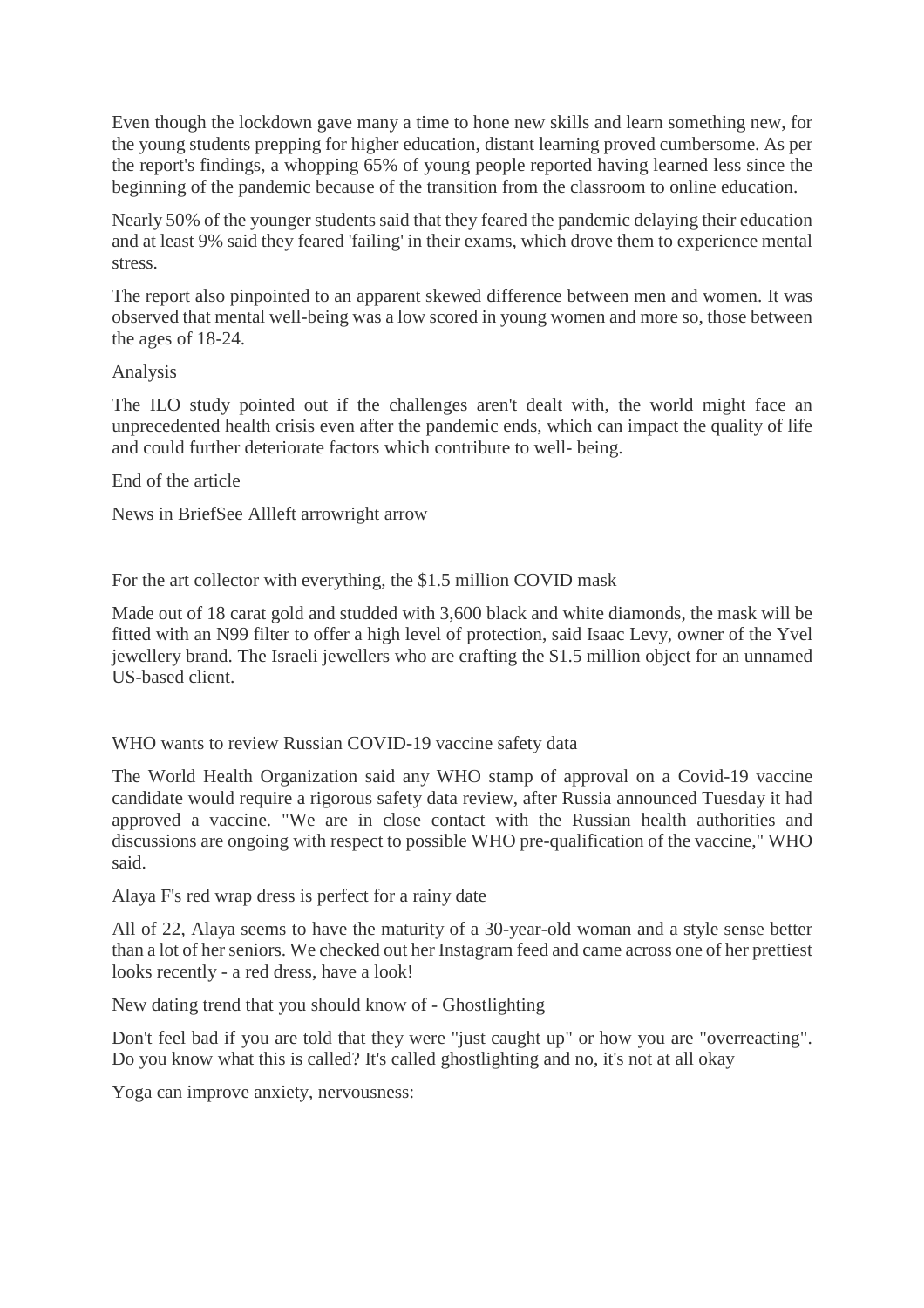## **Yoga and Physical Fitness**

#### **Yoga can improve anxiety, nervousness: Study (New Kerala: 2020814)**

https://www.newkerala.com/news/2020/143284.htm

Researchers have suggested that yoga improves symptoms of generalised anxiety disorder, a condition with chronic nervousness and worry, suggesting the popular practice may be helpful in treating anxiety in some people.

The study, published in the journal JAMA Psychiatry, found that yoga was significantly more effective for generalised anxiety disorder than standard education on stress management.

"Our findings demonstrate that yoga, which is safe and widely available, can improve symptoms for some people with this disorder and could be a valuable tool in an overall treatment plan," said study lead author Naomi M Simon from the New York University in the US.

For the study, 226 men and women with a generalised anxiety disorder were randomly assigned to three groups - either CBT, Kundalini yoga, or stress-management education, a standardized control technique.

After three months, both CBT and yoga were found to be significantly more effective for anxiety than stress management. Specifically, 54 per cent of those who practised yoga met response criteria for meaningfully improved symptoms compared to 33 per cent in the stresseducation group. Of those treated with CBT, 71 per cent met these symptom improvement criteria.

Kundalini yoga included physical postures, breathing techniques, relaxation exercises, yoga theory, and meditation/mindfulness practice.Each treatment was administered in groups of three to six participants, over weekly two-hour sessions for 12 weeks with 20 minutes of daily homework assigned.

The study involved an evidence-based protocol for CBT treatment of generalized anxiety disorder, including psychoeducation, cognitive interventions (focused on identifying and adapting maladaptive thoughts and worrying), and muscle relaxation techniques.

However, after six months of follow-up, the CBT response remained significantly better than stress education (the control therapy), while yoga was no longer significantly better, suggesting CBT may have more robust, longer-lasting anxiety-reducing effects.

"Many people already seek complementary and alternative interventions, including yoga, to treat anxiety," Simon said.

"This study suggests that at least short-term there is significant value for people with a generalized anxiety disorder to give yoga a try to see if it works for them. Yoga is welltolerated, easily accessible, and has a number of health benefits," the study author noted.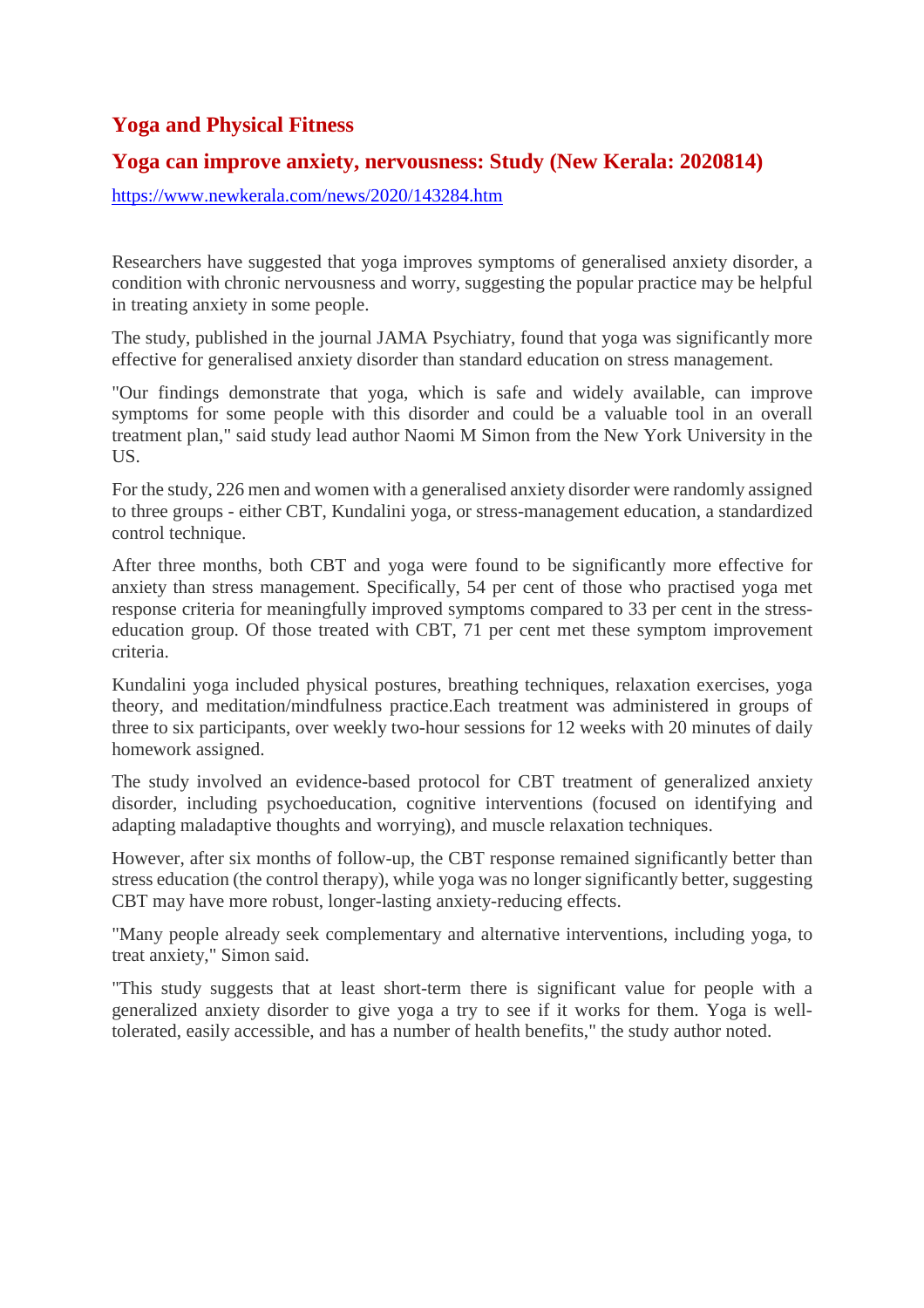#### **Experimental Covid-19 vax**

#### **Experimental Covid-19 vax prevents severe disease in mice (New Kerala: 2020814)**

https://www.newkerala.com/news/2020/143210.htm

An experimental vaccine is effective at preventing pneumonia in mice infected with the COVID-19 virus, according to a study.

The vaccine, which is made from a mild virus genetically modified to carry a key gene from the Covid-19 virus, is published in the journal Cell Host and Microbe. "Unlike many of the other vaccines under development, this vaccine is made from a virus that is capable of spreading in a limited fashion inside the human body, which means it is likely to generate a strong immune response," said study author Michael S. Diamond from the Washington University.

"Our vaccine candidate is now being tested in additional animal models with the goal of getting it into clinical trials as soon as possible," Diamond added. According to the study, the research team created the experimental vaccine by genetically modifying vesicular stomatitis virus (VSV), a virus of livestock that causes only a mild, short-lived illness in people. They swapped out one gene from VSV for the gene for a spike from SARS-CoV-2, the virus that causes Covid-19. The hybrid virus is called VSV-SARS-CoV-2. Spike protein is thought to be one of the keys to immunity against Covid-19.

The Covid-19 virus uses spike to latch onto and infect human cells, and the human body defends itself by generating protective antibodies targeting spike. By adding the gene for spike to a fairly harmless virus, the researchers created a hybrid virus that, when given to people, ideally would elicit antibodies against spike that protect against later infection with the Covid-19 virus. As part of this study, the researchers injected mice with VSV-SARS-CoV-2 or a lab strain of VSV for comparison.

A subgroup was boosted with a second dose of the experimental vaccine four weeks after the initial injections. Three weeks after each injection, the researchers drew blood from the mice to test for antibodies capable of preventing SARS-CoV-2 from infecting cells. They found high levels of such neutralising antibodies after one dose, and the levels increased 90-fold after a second dose. Then, the researchers challenged the mice five weeks after their last dose by spraying the Covid-19 virus into their noses. The vaccine completely protected against pneumonia.

At four days post-infection, there was no infectious virus detectable in the lungs of mice that had been given either one or two doses of the vaccine. In contrast, mice that had received the placebo had high levels of virus in their lungs. In addition, the lungs of vaccinated mice showed fewer signs of inflammation and damage than those of mice that had received the placebo. "The experimental vaccine is still in the early stages of development," the study authors noted.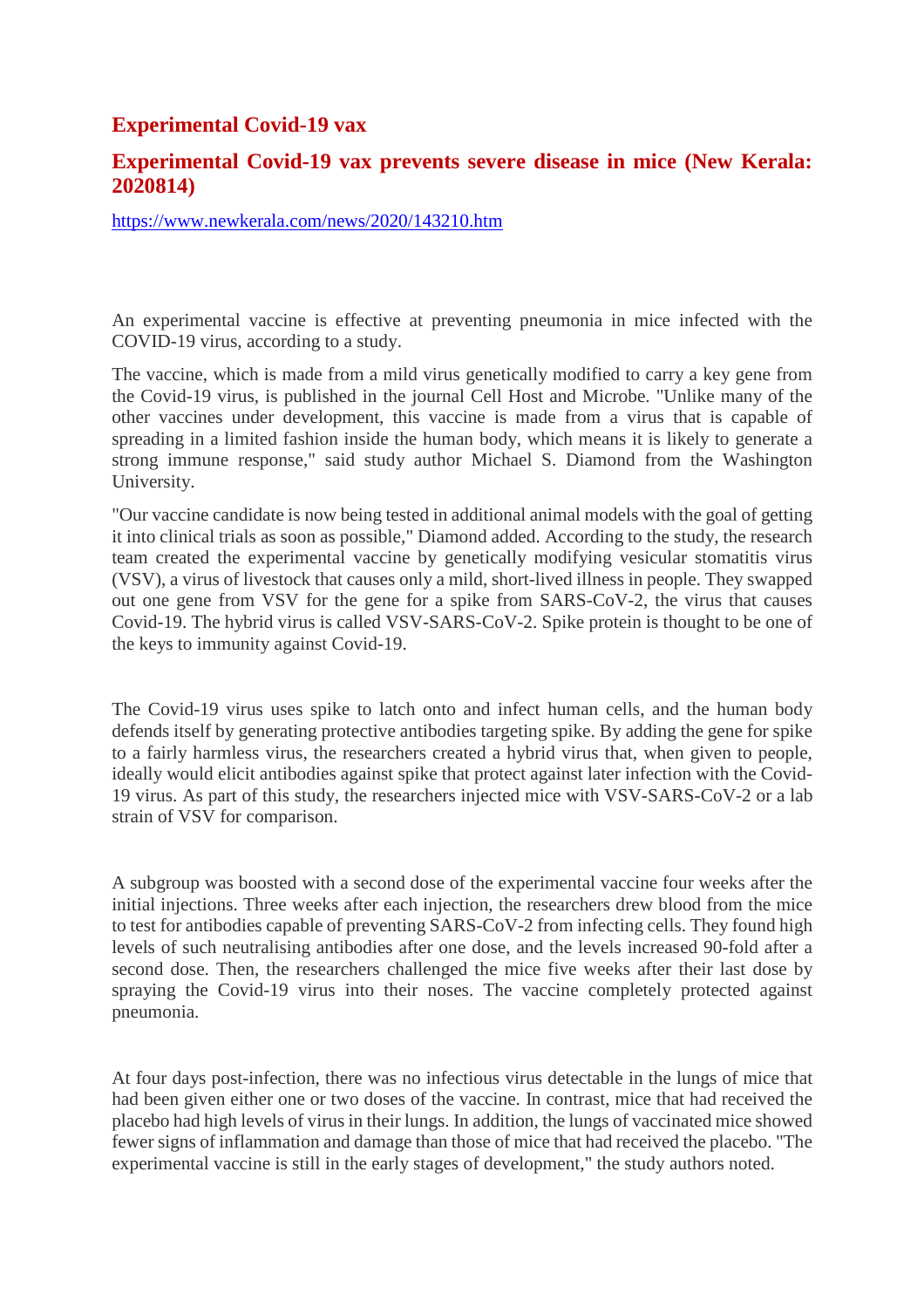## **Higher TB vax'**

#### **Improved Covid outcomes in nations with higher TB vax'(New Kerala: 2020814)**

https://www.newkerala.com/news/2020/143180.htm

Researchers have found that tuberculosis (TB) vaccine administered during the past 15 years is associated with significantly improved Covid-19 outcomes.

For the study, published in the journal 'Vaccines', researchers from the Ben-Gurion University of the Negev and Hebrew University of Jerusalem in Israel, wanted to analyse the correlation between the Bacille Calmette-Guerin (BCG) vaccine for tuberculosis and Covid-19 outcomes.

The researchers discovered that BCG regimes are associated with better Covid-19 outcomes, both in reducing infection rates and death rates per million, especially for ages 24 or younger who had received the vaccination in the last 15 years.

"Our findings suggest exploring BCG vaccine protocols in the context of the current pandemic could be worthwhile," said study researcher Nadav Rappoport of the Ben-Gurion University.

"A growing number of clinical trials for testing the efficacy of BCG vaccination have been initiated," Rappoport added,according to the research team, there was no effect among older adults who had received the BCG vaccine.

Many countries have stopped inoculating their entire population, but some still use BCG widely. The researchers analysed data from 55 countries with populations of more than three million people, which comprise some 63 per cent of the world's population.

As the pandemic reached different countries at different dates, they aligned countries by the first date at which the country reached a death rate of 0.5 deaths per million or higher. They controlled for 23 variables including demographic, economic, pandemic-restriction-related, and country health-based.

BCG vaccine administration was shown to be constantly associated with Covid-19 outcomes across the 55 countries. To ascertain whether other vaccines also influenced Covid-19 outcomes, they conducted the same analysis for the measles and rubella vaccines and found that those did not have a significant association with Covid-19 outcomes.Other epidemiological studies have shown the effect of the BCG vaccine beyond tuberculosis, but scientists do not yet know why the vaccine has such an effect.

Recently, a study published earlier this month in the journal 'Cell Reports Medicine', revealed that the BCG vaccine has a general stimulating effect on the immune system and is therefore effective against Covid-19.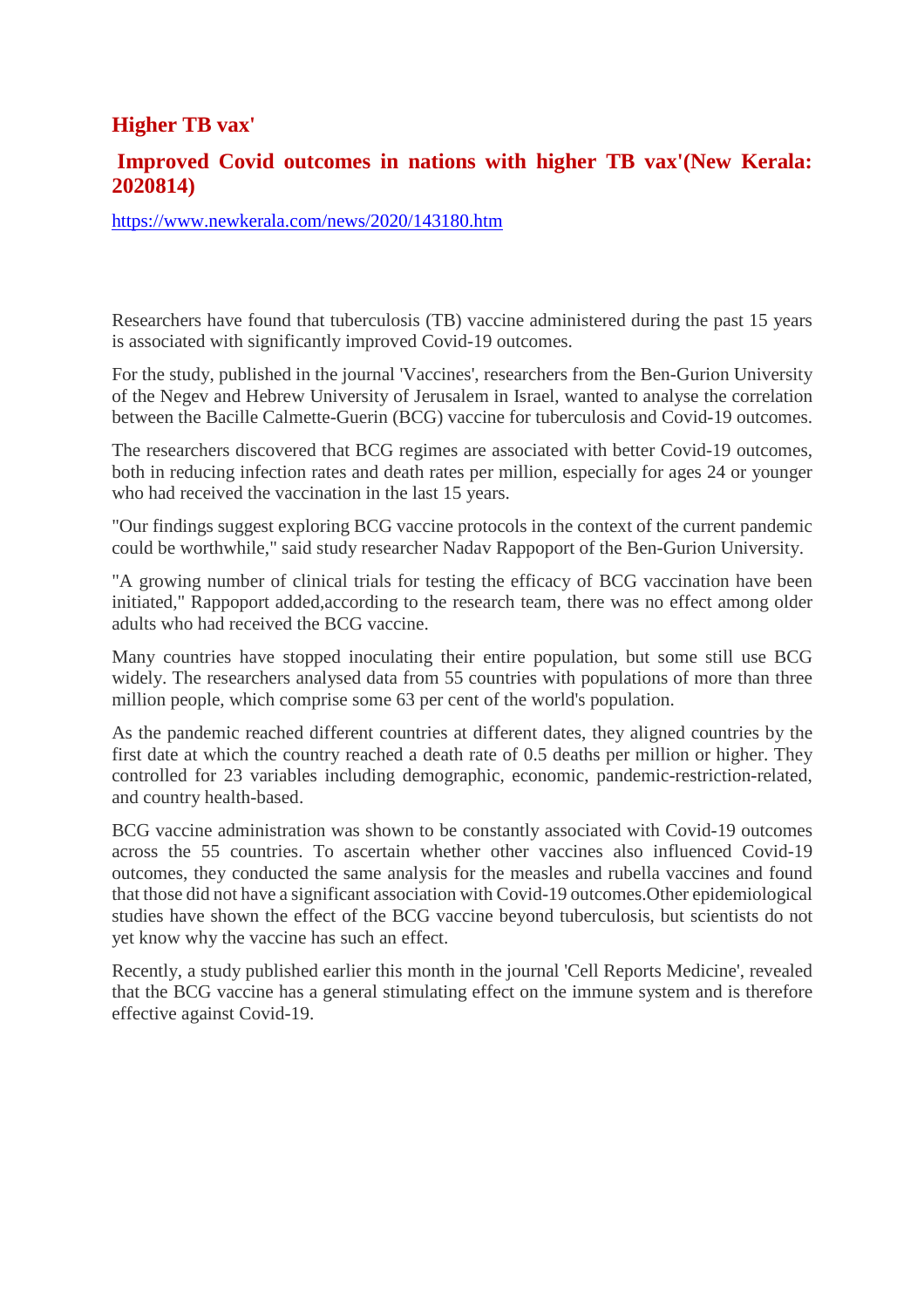#### **Pendamic**

## **Covid-19:महामारी जैसी खतरनाक हई कोरोना सेजुड़ी येअफवाह(Hindustan: 2020814)**

https://www.livehindustan.com/lifestyle/story-covid-19-these-life-taking-rumors-related-to-coronavirus-becamedangerous-like-epidemic-3413064.html

दुनियाभर में जहां लाखों मरीज कोरोना महामारी से जिंदगी की लड़ाई लड़ रहे हैं, वहीं शेष लोग उससे जुड़ी अफवाहों से जूझ रहे हैं। ये अफवाहें महामारी की तरह भयावह स्तर पर फैलती जा रहीं हैं। एक नए अध्ययन के अनुसार, कोविड-19 से जड़ी अफवाहों, प्रसार के लांछन लगाने और वायरस की उत्पति एवं प्रसार की साजिश के सिद्धांतों को कम से कम  $87$  देशों में शेयर किया जा रहा है।

कोरोना के संबंध में इन भ्रामक सूचनाओं को 25 अलग-अलग भाषाओं में प्रसारित किया गया है। गलत जानकारी के बहकावे में आने के कारण कई लोगों की मौतें भी हुई है और कई को चोटें आई हैं।अमेरिकन जर्नल ऑफ ट्रॉपिकल मेडिसिन एंड हाइजीन में सोमवार को प्रकाशित यह अध्ययन में 31 दिसंबर, 2019 से पांच अप्रैल, 2020 के बीच किया गया था। इसमें सोशल मीडिया प्लेटफॉर्म, ऑनलाइन अखबारों और अन्य वेबसाइट पर कोरोना संबंधी अफवाहों, कलंक और साजिश के सिद्धांतों का विश्लेषण करना शामिल था।

शोधकर्ताओं ने 87 देशों से 25 भाषाओं में संभावित कोविड-19 गलत सचना से संबंधित 2,311 रिपोर्ट की पहचान की। इन रिपोर्टों में से,  $89\%$  को अफवाहों के रूप में वर्गीकृत किया गया था;  $7.8\%$  साजिश के सिद्धांत थे; और  $3.5\%$  लांछन लगाने वाली थीं।

अधिकांश अफवाहें भारत, अमेरिका और चीन से-

शोधकर्ताओं ने पाया कि अधिकांश अफवाहें, लांछन और साजिश के सिद्धांतों की पहचान भारत, संयुक्त राज्य अमेरिका, चीन, स्पेन, इंडोनेशिया और ब्राजील से की गई। शोधकर्ताओं ने अध्ययन में उल्लेख किया कि इस तरह की भ्रामक जानकारियां लोगों की जान ले सकती हैं या उन्हें चोट पहुंचा सकती हैं।

शराब सेकोरोना केखामेकेदावेनेलेली 800 जान-

उदाहरण के लिए, एक सर्वाधिक प्रचलित अफवाह कि शराब का सेवन शरीर को कीटाणुरहित कर सकता है और वायरस को मार सकता। इसके कारण लगभग  $800$  लोग मारे गए हैं, जबकि  $5,876$  अस्पताल में भर्ती हुए हैं और  $60$  लोग मेथनॉल पीने के बाद पूरी तरह अंधेपन के शिकार हए हैं।

टीकेको जैिवक हिथयार तक बता डाला-

अध्ययन में शुरुआती दौर के कुछ फर्जी दावों के उदाहरण शामिल किए हैं, जैसे पोल्ट्री अंडे कोरोना संक्रमित होते हैं और शराब पीकर वायरस को मार सकते हैं आदि अफवाहें थीं। हर बीमारी कभी-न-कभी चीन से ही आई है... यह लांछन था। वहीं, बिल और मेलिंडा गेट्स द्वारा टीका विकास के नाम पर एक जैविक हथियार का वित्त पोषण हैं, जैसे कथित साजिश के सिद्धांत प्रसारित किए गए थे।

#### **Infection**

## **Covid-19:माटीका बन जानेसेनहकेगा सं मण, बचाव केिलए अपनानेहगेयेतरीके(Hindustan: 2020814)**

https://www.livehindustan.com/lifestyle/story-covid-19-coronavirus-infection-will-not-stop-by-mere-inventingvaccination-these-methods-will-have-to-be-adopted-for-prevention-in-a-long-term-3327974.html